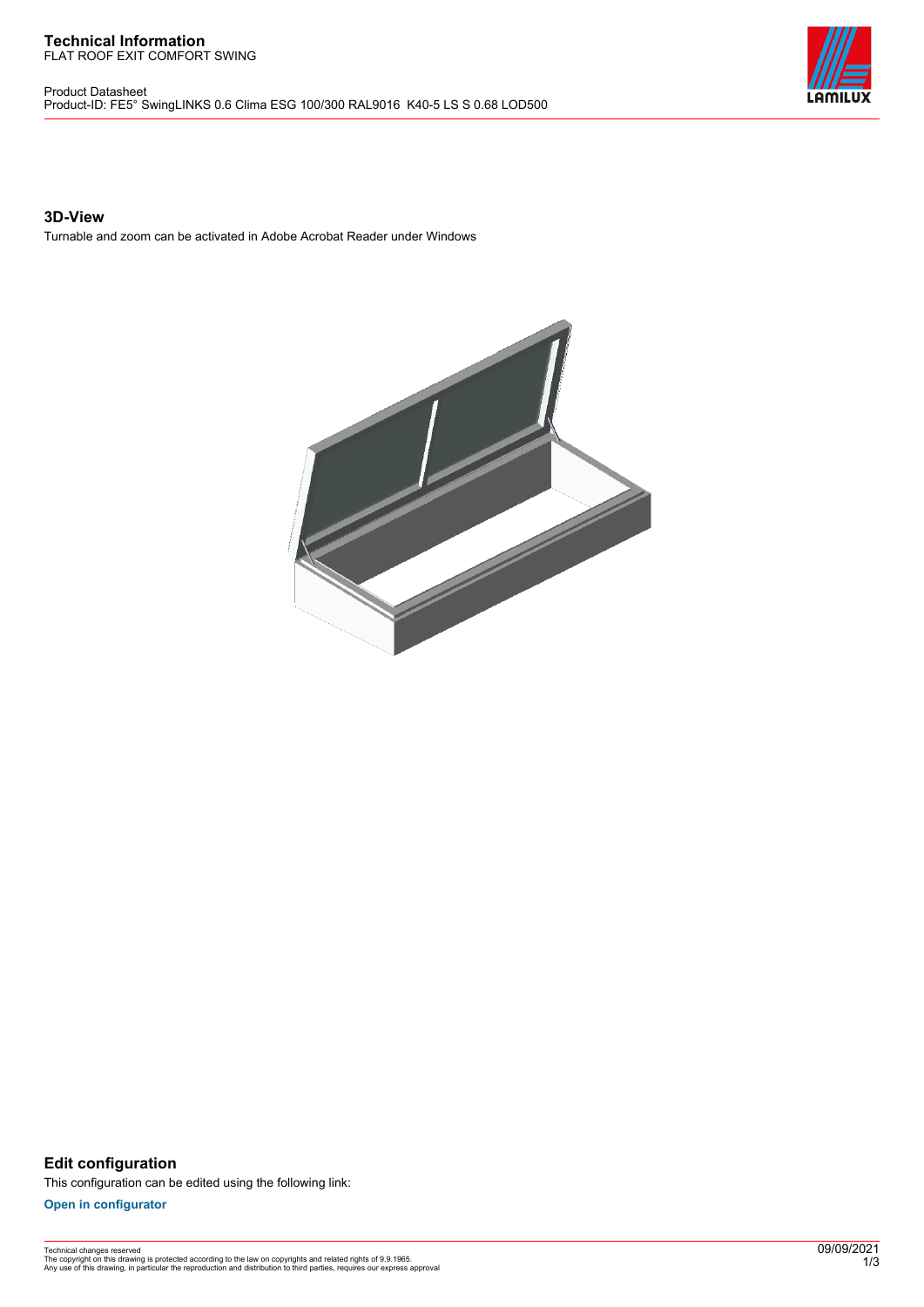Product Datasheet Product-ID: FE5° SwingLINKS 0.6 Clima ESG 100/300 RAL9016 K40-5 LS S 0.68 LOD500



# **Product Features**

| <b>Attribute</b>                                                                                            | <b>Value</b>                                                             |
|-------------------------------------------------------------------------------------------------------------|--------------------------------------------------------------------------|
| FLAT ROOF EXIT COMFORT SWING                                                                                |                                                                          |
| product ID                                                                                                  | FE5° SwingLINKS 0.6 Clima ESG 100/300 RAL9016 K40-<br>5 LS S 0.68 LOD500 |
| level of detail                                                                                             | <b>LOD 500</b>                                                           |
|                                                                                                             | lower LOD value = simplified selection and reduced                       |
|                                                                                                             | geometry                                                                 |
| show upper part open                                                                                        | yes                                                                      |
| <b>UPPER PART</b>                                                                                           |                                                                          |
| open side                                                                                                   | left open                                                                |
| order size, top roof edge size (OKD) [cm]                                                                   | 100 / 300                                                                |
| emergency power supply                                                                                      | no                                                                       |
| note!                                                                                                       | Emergency power supply for second escape route, no<br>SHEV!              |
| glazing                                                                                                     |                                                                          |
| type of glazing                                                                                             | heat insulant glass                                                      |
| transparency                                                                                                | clear                                                                    |
| alarm loop                                                                                                  | no                                                                       |
| shading                                                                                                     | no                                                                       |
| color selection                                                                                             |                                                                          |
| colour assignment outside                                                                                   | selection                                                                |
| colour range                                                                                                | standard (RAL 9016)                                                      |
| internal colour deviant                                                                                     | no                                                                       |
| <b>DRIVE</b>                                                                                                |                                                                          |
| type of drive                                                                                               | 24 V                                                                     |
| YOUR CONFIGURATION HAS THE FOLLOWING QUALITIES                                                              |                                                                          |
| OKD length                                                                                                  | 300 cm                                                                   |
| OKD width                                                                                                   | 100 cm                                                                   |
| voltage                                                                                                     | 24 V                                                                     |
| thermal transition Ug                                                                                       | ca. 0.6 W/(m <sup>2</sup> K)                                             |
| noise insulation level Rw,p                                                                                 | ca. 39 dB                                                                |
| light transmission T                                                                                        | ca. 72 %                                                                 |
| energy transmission g                                                                                       | ca. 51 %                                                                 |
| snow load                                                                                                   | 0.68 kN/m <sup>2</sup> (assumption and basis of interpretation)          |
| product standard                                                                                            | EN 1873-2                                                                |
| fall-through protection                                                                                     | fall-through proof (according to GS BAU 18)                              |
| construction material class upstand                                                                         | E (according to EN 13501-1)                                              |
| construction material class glazing                                                                         | A1 (according to EN 13501-1)                                             |
| hail resistance class                                                                                       | HW5 (according to VKF standard)                                          |
| NOTE! After checking the local conditions, the design of the glazing and the drive may have to be adjusted. |                                                                          |